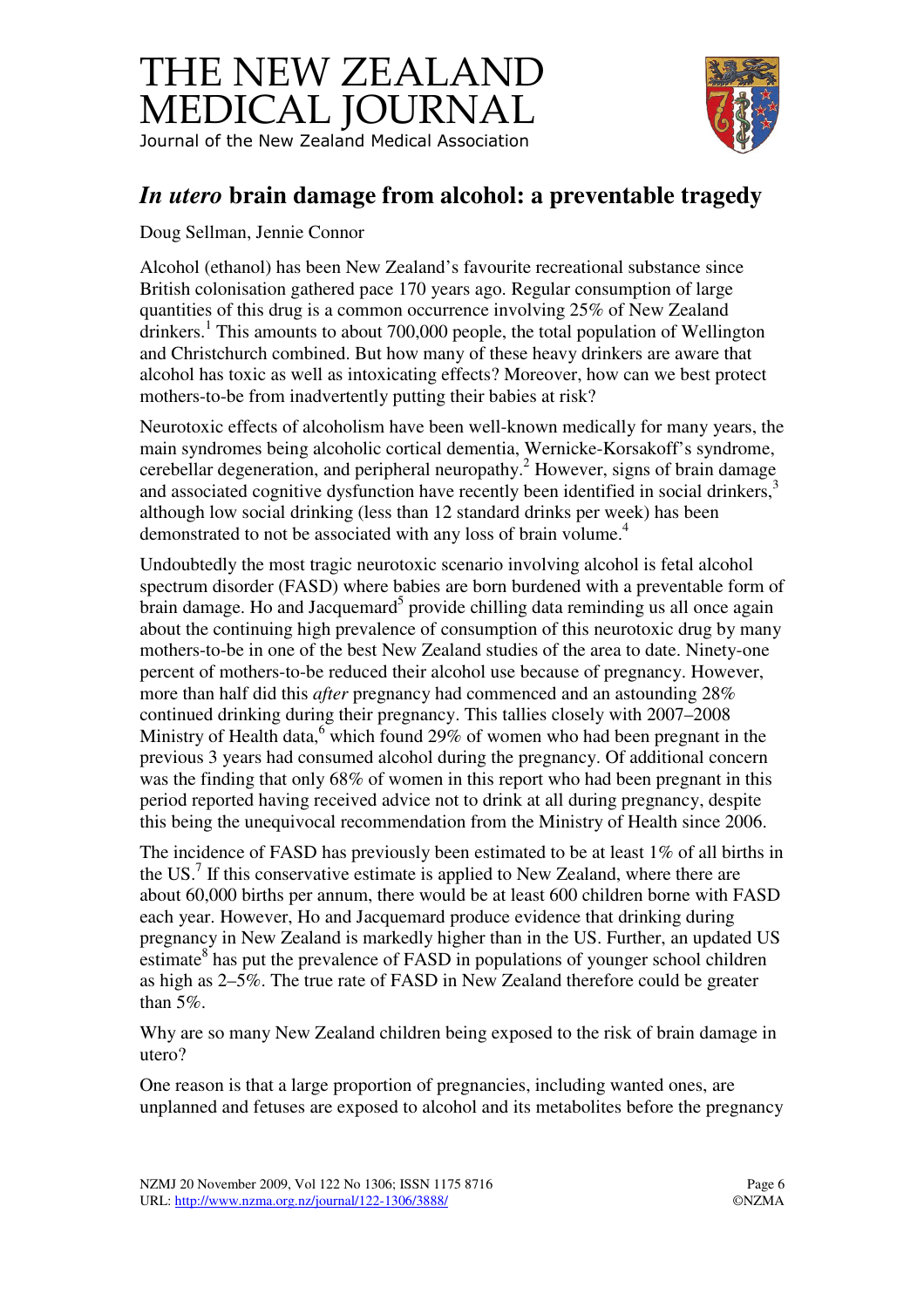is recognised. This is a function of the prevalent drinking culture, and therefore must be addressed by population-based measures.

The per capita consumption of alcohol has increased  $9\%$  over the past 10 years<sup>9</sup> despite an aging population. Part of this increase is due to drinking starting at earlier ages,<sup>10</sup> part because of greater volumes being drunk on each occasion by young people, $^{11}$  but there has also been an increase in consumption by women across all ages that has been most marked in young women.<sup>11</sup>

This increase in women's drinking has not been an accident of history. It has been driven by a highly successful marketing campaign of the alcohol industry which spends in the region of  $$200,000$  a day<sup>12</sup> targeting sub-populations where there is potential for growth in consumption, including women. The industry's tactic of linking alcohol with the "good life" by associating drug use with having sex, being successful, being accepted by peers, and being grown-up and independent has been known for some time.<sup>13</sup> For women, there is also the added leverage of "keeping up" with the boys" and emancipation through imitation of male behaviour.

How much of the industry's enormous marketing effort has been allocated to informing their women customers that there is a risk of producing a brain damaged baby if they become pregnant while drinking alcohol or if they continue to drink alcohol while being pregnant? The answer is zero.

In fact, the alcohol industry goes out of its way to resist such measures being undertaken. While the effectiveness of warning labels about FASD on alcoholic drinks has not been fully evaluated scientifically, it is surely the responsibility of the industry that produces and markets this potential neurotoxin to make sure drinkers know about the risk before they get pregnant for the first time.

As well as exposure to alcohol before a pregnancy is identified, more than one in four pregnant women in New Zealand continue to drink. This is a national tragedy. And whether the 68% quoted above is the proportion of pregnant women who are never offered advice, or the proportion that never hear it, the pregnancy abstinence message is not being received clearly. This needs urgent rectification.

The current Law Commission review gives New Zealand a once in a generation opportunity to reduce the levels of hazardous drinking in the population that contribute to the incidence of FASD. The relentless promotion of alcohol by the sophisticated marketing machine that the industry uses to keep its favourite customers drinking heavily needs to be dismantled, and health warnings applied to alcohol beverage containers. This will provide a new supportive environment for the dissemination of the Ministry of Health's pregnancy abstinence message by all health and maternity providers and by informed members of the community at large. **Competing interests:** None known.

**Author information:** Doug Sellman, Professor of Psychiatry and Addiction Medicine and Director, National Addiction Centre, University of Otago, Christchurch; Jennie Connor, Senior Lecturer, Epidemiology, Department of Preventive and Social Medicine, University of Otago, Christchurch